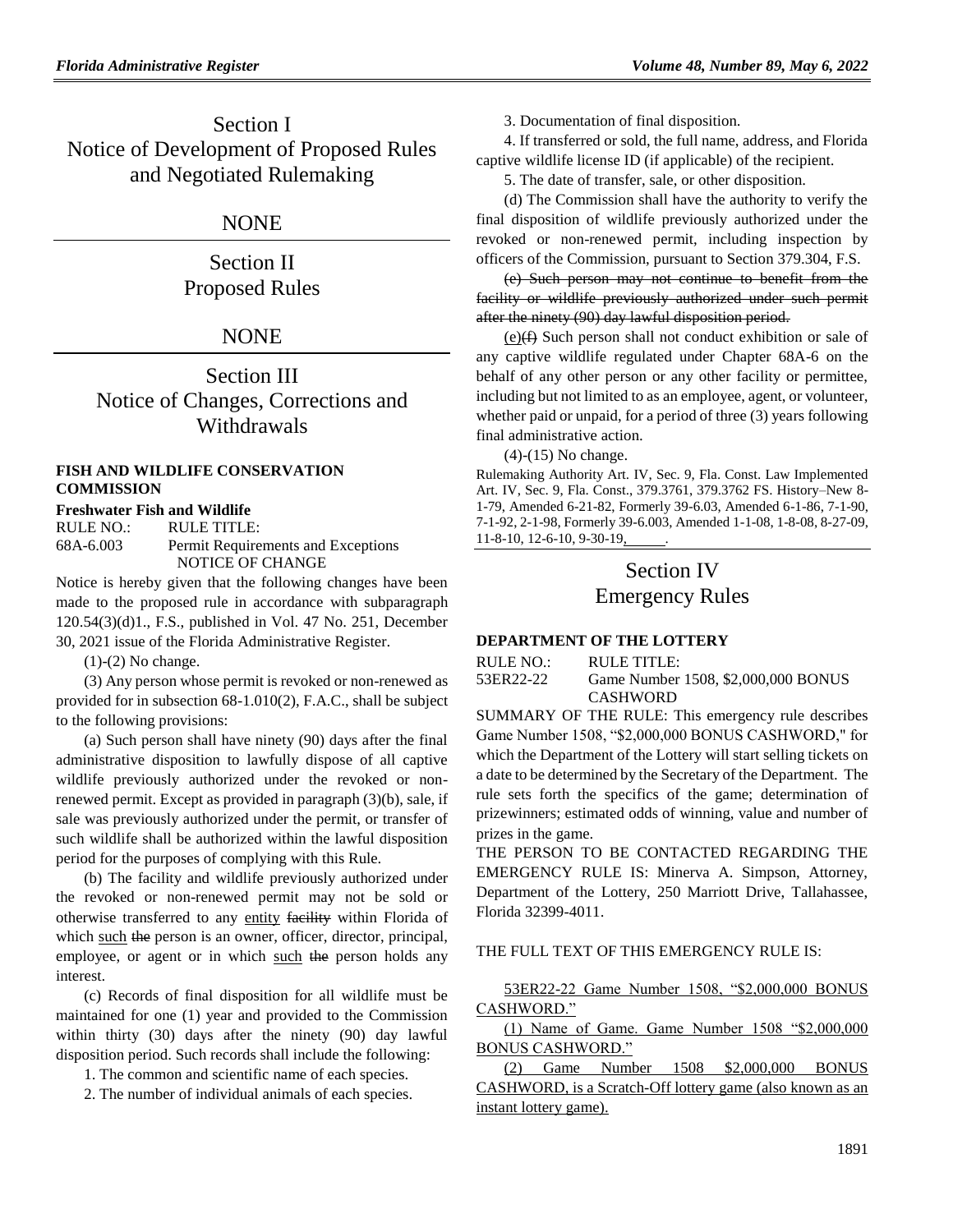(3) Price. \$2,000,000 BONUS CASHWORD lottery tickets sell for \$10.00 per ticket.

(4) "\$2,000,000 BONUS CASHWORD" lottery tickets shall have a series of numbers in Machine Readable Code (or bar code) on the back of the ticket, along with a Void If Removed Number under the latex area on the ticket. To be a valid winning \$2,000,000 BONUS CASHWORD lottery ticket, the ticket must meet the applicable requirements of rule 53ER21-34, F.A.C.

(5) The letters that may appear in the "YOUR LETTERS" play area are:

# A B C D E E Q H I<br>K L M N Q P Q R S<br>U V W X Y Z

(6) The letters and symbol that may appear in the "GAME 1," "GAME 2," OR "GAME 3" play areas are:

|  |  |  | A B C D E F G H I J |  |  |
|--|--|--|---------------------|--|--|
|  |  |  | K L M N O P Q R S T |  |  |
|  |  |  | UVWXYZ8             |  |  |

(7) The letters that may appear in the "CASHWORD BONUS" play area are:

|  | A B C D E F G H I J |  |  |  |  |
|--|---------------------|--|--|--|--|
|  | K L M N O P Q R S T |  |  |  |  |
|  | UVWXYZ              |  |  |  |  |

(8) The CASHWORD BONUS PRIZE Box prize symbols and prize symbols captions are:

\$10.00 \$20.00 \$30.00 \$50.00 \$100 \$500 \$1,000 (9) The legends are:

> YOUR LETTERS PRIZE

(10) Determination of Prizewinners.

(a) There are three (3) crossword games on each ticket: GAME 1, GAME 2, AND GAME 3. Each GAME is played separately. Words formed in one GAME cannot be used in either of the other GAMES. GAMES 1 and 2 use the same Prize Legend. GAME 3 has its own Prize Legend. Both Prize Legends have its own corresponding prizes for the number of words formed in a GAME.

(b) GAMES 1, 2 and 3. The holder of a ticket whose letters in the "YOUR LETTERS" play area that match the letters in a GAME to form three (3) or more words in a GAME play area shall entitle the prizewinner to the corresponding prize in the respective GAME PRIZE LEGEND for the total number of words matched. A "word" must contain at least three (3) letters. A "word" cannot be formed by linking letters diagonally or by reading the letters from the bottom to top or right to left. Letters combined to form a "word" must appear in an unbroken horizontal or vertical string of letters in a GAME that are not interrupted by a blank space and must contain every single letter square between two (2) blank spaces or an edge and a blank space. Every letter in the unbroken string must be revealed in "YOUR LETTERS" and must be included to form a "word." The possible completed words are shown in each GAME. Each possible complete word consists of three (3) or more letters and occupies an entire word space. All the letters in a possible complete word must be matched in order to complete the word.

(c) The prize amounts in the GAME 1 and 2 Prize Legend are: \$10, \$20, and \$500.

(d) The prize amounts in the GAME 3 Prize Legend are: \$10, \$20, \$50, \$100, \$200, \$500, \$1,000, \$10,000, \$100,000, and \$2,000,000.

(e) A ticket having a  $\mathfrak{B}$  play symbol in a GAME shall entitle the prizewinner to double the corresponding prize in the Prize Legend for that game for the total number of words completed (three or more). A  $\mathfrak{B}$  play symbol is a free space and acts as a letter to complete a word. A  $\mathfrak{B}$  appearing in a GAME cannot be applied to either of the other GAMES or in the CASHWORD BONUS play area.

(f) For GAMES 1, 2, and 3, only the highest prize won is paid in each crossword GAME. A player may win in all three GAMES.

(g) CASHWORD BONUS. The Cashword Bonus play area is played separately from the GAMES. If YOUR LETTERS completely match all letters in the Cashword Bonus play area, the player wins the amount shown in the Prize Box. Letters from any of Games 1, 2, or 3 cannot be used in the Cashword Bonus play area, and the letters in the Cashword Bonus play area cannot be used in any of Games 1, 2, or 3.

(12) \$2,000,000 Prize; Payment Options.

(a) A prizewinner of a \$2,000,000 prize may choose one of two payment options for receiving his or her prize. Payment options are Cash Option or Annual Payment. At the time the \$2,000,000 prize is claimed, the terminal will produce a player claim instructions ticket. The prizewinner has sixty (60) days from the date the player claim instructions ticket is produced to file a claim choosing the Cash Option. If a prizewinner does not choose the Cash Option within the sixty (60) day timeframe, the Annual Payment option will be applied. Once the prizewinner files a claim and exercises the winner's chosen option, the election of that option shall be final. The Annual Payment method of payment will also be final when it is applied due to a \$2,000,000 prize winner not making his or her payment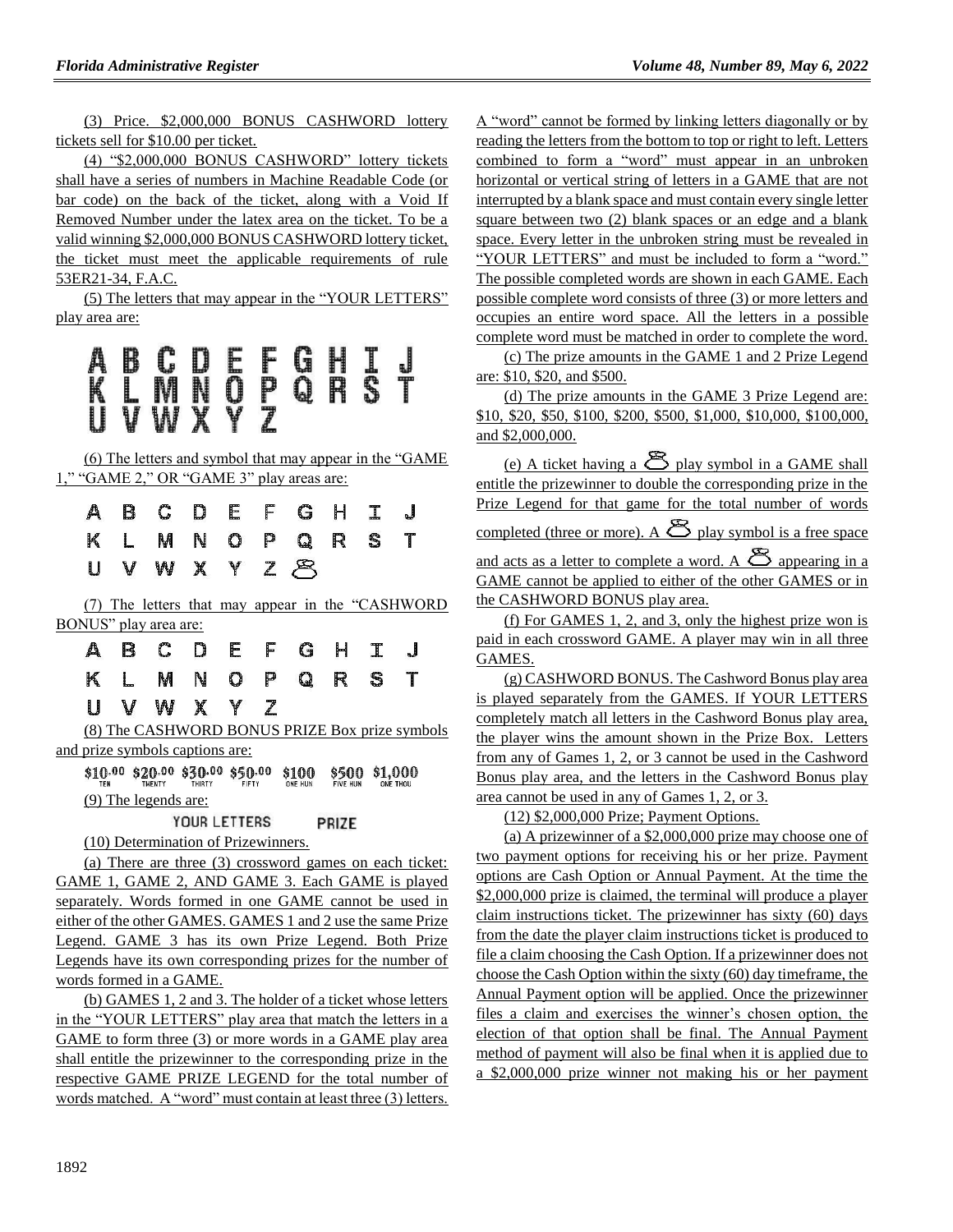election within sixty (60) days after the player claim instructions ticket is produced.

(b) Cash Option prizes will be paid in a single cash payment. A winner of a \$2,000,000 prize who elects the Cash Option shall receive a single cash payment of \$1,645,000, less applicable federal income tax withholding.

(c) Annual Payment prizes will be paid in twenty-five (25) equal annual installments. A prizewinner of a \$2,000,000 prize who elects the Annual Payment option, or has it applied, shall receive annual installments of \$80,000 per year, less applicable federal tax withholding.

(13) The estimated odds of winning, value and number of prizes in Game Number 1508 are as follows:

| CROSSWORD GAME<br>PLAY                                                         | CASH<br><b>WORD</b><br><b>BONUS</b> | WIN   | ODDS OF 1<br>IN | NUMBER OF<br><b>WINNERS IN</b><br>261.42 POOLS<br>OF 120,000<br><b>TICKETS PER</b><br>POOL |
|--------------------------------------------------------------------------------|-------------------------------------|-------|-----------------|--------------------------------------------------------------------------------------------|
| <b>GAME #1: 3 WORDS</b>                                                        |                                     | \$10  | 20.00           | 1,568,724                                                                                  |
| GAME #2: 3 WORDS                                                               |                                     | \$10  | 20.00           | 1,568,426                                                                                  |
| GAME #3: 3 WORDS                                                               |                                     | \$10  | 30.00           | 1,045,672                                                                                  |
|                                                                                | \$10                                | \$10  | 30.01           | 1,045,487                                                                                  |
| <b>GAME #1: 4 WORDS</b>                                                        |                                     | \$20  | 100.01          | 313,676                                                                                    |
| GAME #1: 3 WORDS +<br><b>GAME #2: 3 WORDS</b>                                  |                                     | \$20  | 74.98           | 418,364                                                                                    |
| GAME #3: 4 WORDS                                                               |                                     | \$20  | 60.02           | 522,678                                                                                    |
| <b>GAME #1: 3 WORDS</b><br>(MONEYBAG)                                          |                                     | \$20  | 37.50           | 836,485                                                                                    |
| GAME #2: 3 WORDS<br>(MONEYBAG)                                                 |                                     | \$20  | 42.86           | 731,838                                                                                    |
| GAME #3: 3 WORDS<br>(MONEYBAG)                                                 |                                     | \$20  | 59.98           | 523,052                                                                                    |
|                                                                                | \$20                                | \$20  | 149.85          | 209,345                                                                                    |
| GAME #1: 3 WORDS +<br>GAME #2: 3 WORDS +<br>GAME #3: 3 WORDS                   |                                     | \$30  | 299.74          | 104,659                                                                                    |
| GAME #1: 3 WORDS +<br>GAME #3: 4 WORDS                                         |                                     | \$30  | 299.93          | 104,590                                                                                    |
| GAME #2: 3 WORDS +<br><b>GAME #3: 4 WORDS</b>                                  |                                     | \$30  | 299.65          | 104,689                                                                                    |
| GAME #3: 3 WORDS                                                               | \$20                                | \$30  | 299.81          | 104,632                                                                                    |
| GAME #1: 4 WORDS +<br><b>GAME #2: 4 WORDS</b>                                  |                                     | \$40  | 667.48          | 46,998                                                                                     |
| GAME #1: 3 WORDS +<br>GAME #2: 3 WORDS +<br><b>GAME #3: 4 WORDS</b>            |                                     | \$40  | 666.70          | 47,053                                                                                     |
| <b>GAME #1: 4 WORDS</b><br>(MONEYBAG)                                          |                                     | \$40  | 648.30          | 48,388                                                                                     |
| GAME #2: 4 WORDS<br>(MONEYBAG)                                                 |                                     | \$40  | 648.88          | 48,345                                                                                     |
| GAME #3: 4 WORDS<br>(MONEYBAG)                                                 |                                     | \$40  | 648.68          | 48,360                                                                                     |
| GAME #1: 3 WORDS +<br>$GAME #2: 4 WORDS +$<br>GAME #3: 4 WORDS                 |                                     | \$50  | 856.10          | 36,643                                                                                     |
| GAME #1: 4 WORDS +<br>GAME #2: 3 WORDS +<br>GAME #3: 4 WORDS                   |                                     | \$50  | 859.03          | 36,518                                                                                     |
| GAME #1: 4 WORDS +<br>GAME #2: 4 WORDS +<br>GAME #3: 3 WORDS                   |                                     | \$50  | 857.41          | 36,587                                                                                     |
| <b>GAME #3: 4 WORDS</b>                                                        | \$30                                | \$50  | 857.46          | 36,585                                                                                     |
| GAME #3: 5 WORDS                                                               |                                     | \$50  | 857.86          | 36,568                                                                                     |
| $GAME #1: 3 WORDS +$<br>GAME #2: 4 WORDS<br>$(MONEYBAG) + GAME$<br>#3: 5 WORDS |                                     | \$100 | 571.66          | 54,876                                                                                     |

| GAME #1: 4 WORDS<br>$(MONEYBAG) + GAME$<br>#3: 5 WORDS | \$10    | \$100        | 571.02       | 54,937 |
|--------------------------------------------------------|---------|--------------|--------------|--------|
| GAME #2: 4 WORDS<br>$(MONEYBAG) + GAME$<br>#3: 5 WORDS | \$10    | \$100        | 571.57       | 54.884 |
| GAME #3: 5 WORDS<br>(MONEYBAG)                         |         | \$100        | 571.61       | 54.880 |
| GAME #3: 6 WORDS                                       |         | \$100        | 571.00       | 54.939 |
|                                                        | \$100   | \$100        | 649.30       | 48.314 |
| GAME #3: 5 WORDS                                       | \$50    | \$100        | 665.37       | 47,147 |
| GAME #3: 6 WORDS                                       | \$100   | \$200        | 2.401.64     | 13,062 |
| GAME #3: 7 WORDS                                       |         | \$200        | 2,398.70     | 13,078 |
|                                                        | \$500   | \$500        | 5,996.97     | 5,231  |
| GAME #3: 8 WORDS                                       |         | \$500        | 5.998.12     | 5.230  |
| GAME #1: 5 WORDS +<br>GAME #3: 8 WORDS                 |         | \$1,000      | 17,226.89    | 1,821  |
| GAME #2: 5 WORDS +<br>GAME #3: 8 WORDS                 |         | \$1,000      | 14,966.68    | 2,096  |
|                                                        | \$1,000 | \$1,000      | 15.081.81    | 2.080  |
| GAME #3: 8 WORDS                                       | \$500   | \$1,000      | 15.052.86    | 2.084  |
| GAME #3: 9 WORDS                                       |         | \$1,000      | 15,016.83    | 2,089  |
| GAME #3: 10 WORDS                                      |         | \$10,000     | 40,115.29    | 782    |
| GAME #3: 11 WORDS                                      |         | \$100,000    | 1,568,508.00 | 20     |
| GAME #3: 12 WORDS<br>(\$80K/YR/25YRS)                  |         | \$2,000,000* | 3,921,270.00 | 8      |

\*Prize amount if the annual payment option is chosen or has it applied. If the single cash payment option is chosen, the amount paid is in accordance with subsection (12), above.

(14) The estimated overall odds of winning some prize in Game Number 1508 are 1 in 3.12. Prizes, including the top prizes, are subject to availability at the time of ticket purchase. Prizes may be unavailable due to prior sale or other causes occurring in the normal course of business including, but not limited to, ticket damage, defect, theft, or loss.

(15) For reorders of Game Number 1508, the estimated odds of winning, value, and number of prizes shall be proportionate to the number of tickets reordered.

(16) Payment of prizes for \$2,000,000 BONUS CASHWORD lottery tickets shall be made in accordance with the rule of the Florida Lottery governing payment of prizes. A copy of the current rule can be obtained from the Florida Lottery, Office of the General Counsel, 250 Marriott Drive, Tallahassee, Florida 32399-4011.

Rulemaking Authority 24.105(9)(a), (b), (c), 24.109(1), 24.115(1) FS. Law Implemented 24.105(9)(a), (b), (c), 24.115(1) FS. History–New  $5 - 5 - 22$ .

#### THIS RULE TAKES EFFECT UPON BEING FILED WITH THE DEPARTMENT OF THE STATE UNLESS A LATER TIME AND DATE IS SPECIFIED IN THE RULE. EFFECTIVE DATE: 5/5/2022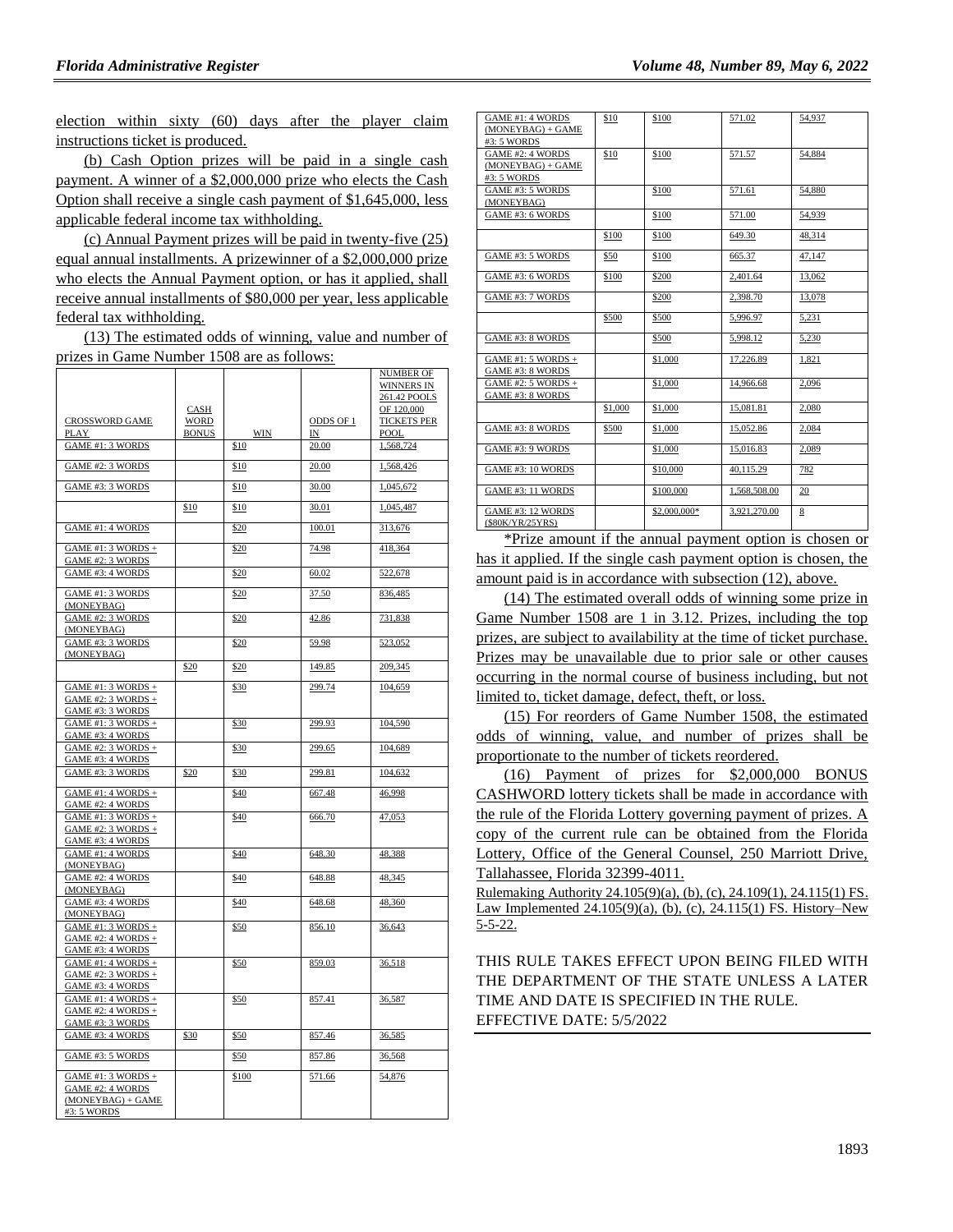# Section V Petitions and Dispositions Regarding Rule Variance or Waiver

[DEPARTMENT OF HEALTH](https://www.flrules.org/gateway/department.asp?id=64)

[Board of Dentistry](https://www.flrules.org/gateway/organization.asp?id=328)

RULE NO.: RULE TITLE:

[64B5-2.013](https://www.flrules.org/gateway/ruleNo.asp?id=64B5-2.013) Dental Examinations

NOTICE IS HEREBY GIVEN that on May 04, 2022, the Board of Dentistry, received a petition for variance or waiver filed by Karanjit Purewal regarding paragraph 64B5-2.013(1)(b), F.A.C, which requires all parts of the ADEX shall be completed within eighteen (18) months from the initial start of any portion of the examination. A failure to complete all parts of the examination within eighteen (18) months will require the applicant to retake the entire examination. For reasons set forth in the Petition, including testing administration issues due to Covid-19 pandemic, Petitioner is requesting a variance or waiver from Rule 64B5-2.013 F.A.C., to waive the requirement that all parts of the ADEX/ADLEX be completed within Eighteen (18) months of the initial start of examination. The Petitioner's request that the board accept his ADLEX results obtained in February 2021, which is NOT within eighteen (18) months of the start of the examination and grant his application to practice Dentistry in the State of Florida. Comments on this petition should be filed with the Board of Dentistry within 14 days of publication of this notice.

A copy of the Petition for Variance or Waiver may be obtained by contacting: Jessica Sapp, Executive Director, Board of Dentistry, /MQA, 4052 Bald Cypress Way, Bin #C08, Tallahassee. Florida 32399-3258; Jessica.Sapp@myflhealth.gov

# Section VI Notice of Meetings, Workshops and Public **Hearings**

#### [REGIONAL PLANNING COUNCILS](https://www.flrules.org/gateway/department.asp?id=29)

[Southwest Florida Regional Planning Council](https://www.flrules.org/gateway/organization.asp?id=65)

The Southwest Florida Regional Planning Council announces a public meeting to which all persons are invited.

DATE AND TIME: Thursday, May 19, 2022, 9:00 a.m.

PLACE: The South Florida Water Management District Office: 2301 McGregor Blvd., Ft. Myers, Florida 33901 and Zoom GENERAL SUBJECT MATTER TO BE CONSIDERED:

Monthly meeting of the Southwest Florida Regional Planning Council, 9:00 a.m.

A copy of the agenda may be obtained by contacting: Rebekah Harp, rharp@swfrpc.org

Pursuant to the provisions of the Americans with Disabilities Act, any person requiring special accommodations to participate in this workshop/meeting is asked to advise the agency at least 48 hours before the workshop/meeting by contacting: Rebekah Harp, rharp@swfrpc.org. If you are hearing or speech impaired, please contact the agency using the Florida Relay Service, 1(800)955-8771 (TDD) or 1(800)955- 8770 (Voice).

If any person decides to appeal any decision made by the Board with respect to any matter considered at this meeting or hearing, he/she will need to ensure that a verbatim record of the proceeding is made, which record includes the testimony and evidence from which the appeal is to be issued.

For more information, you may contact: Rebekah Harp, rharp@swfrpc.org

#### [REGIONAL PLANNING COUNCILS](https://www.flrules.org/gateway/department.asp?id=29)

[Southwest Florida Regional Planning Council](https://www.flrules.org/gateway/organization.asp?id=65)

The Southwest Florida Regional Planning Council announces a public meeting to which all persons are invited.

DATE AND TIME: Thursday, May 19, 2022, 9:05 a.m.

PLACE: The South Florida Water Management District Office: 2301 McGregor Blvd., Ft. Myers, Florida 33901 and Zoom GENERAL SUBJECT MATTER TO BE CONSIDERED: Meeting of the SWFRPC's Executive Committee.

A copy of the agenda may be obtained by contacting: Rebekah Harp, rharp@swfrpc.org

Pursuant to the provisions of the Americans with Disabilities Act, any person requiring special accommodations to participate in this workshop/meeting is asked to advise the agency at least 48 hours before the workshop/meeting by contacting: Rebekah Harp, rharp@swfrpc.org. If you are hearing or speech impaired, please contact the agency using the Florida Relay Service, 1(800)955-8771 (TDD) or 1(800)955- 8770 (Voice).

If any person decides to appeal any decision made by the Board with respect to any matter considered at this meeting or hearing, he/she will need to ensure that a verbatim record of the proceeding is made, which record includes the testimony and evidence from which the appeal is to be issued.

For more information, you may contact: Rebekah Harp, rharp@swfrpc.org

#### [DEPARTMENT OF BUSINESS AND PROFESSIONAL](https://www.flrules.org/gateway/department.asp?id=61)  [REGULATION](https://www.flrules.org/gateway/department.asp?id=61)

[Florida Mobile Home Relocation Corporation](https://www.flrules.org/gateway/organization.asp?id=505)

The The Florida Mobile Home Relocation Corporation announces a public meeting to which all persons are invited.

DATE AND TIME: Friday, June 3, 2022, 9:00 a.m.

PLACE: via-Zoom or Telephone. To attend the meeting by telephone toll-free, please call (888) 475-4499 US or (855) 703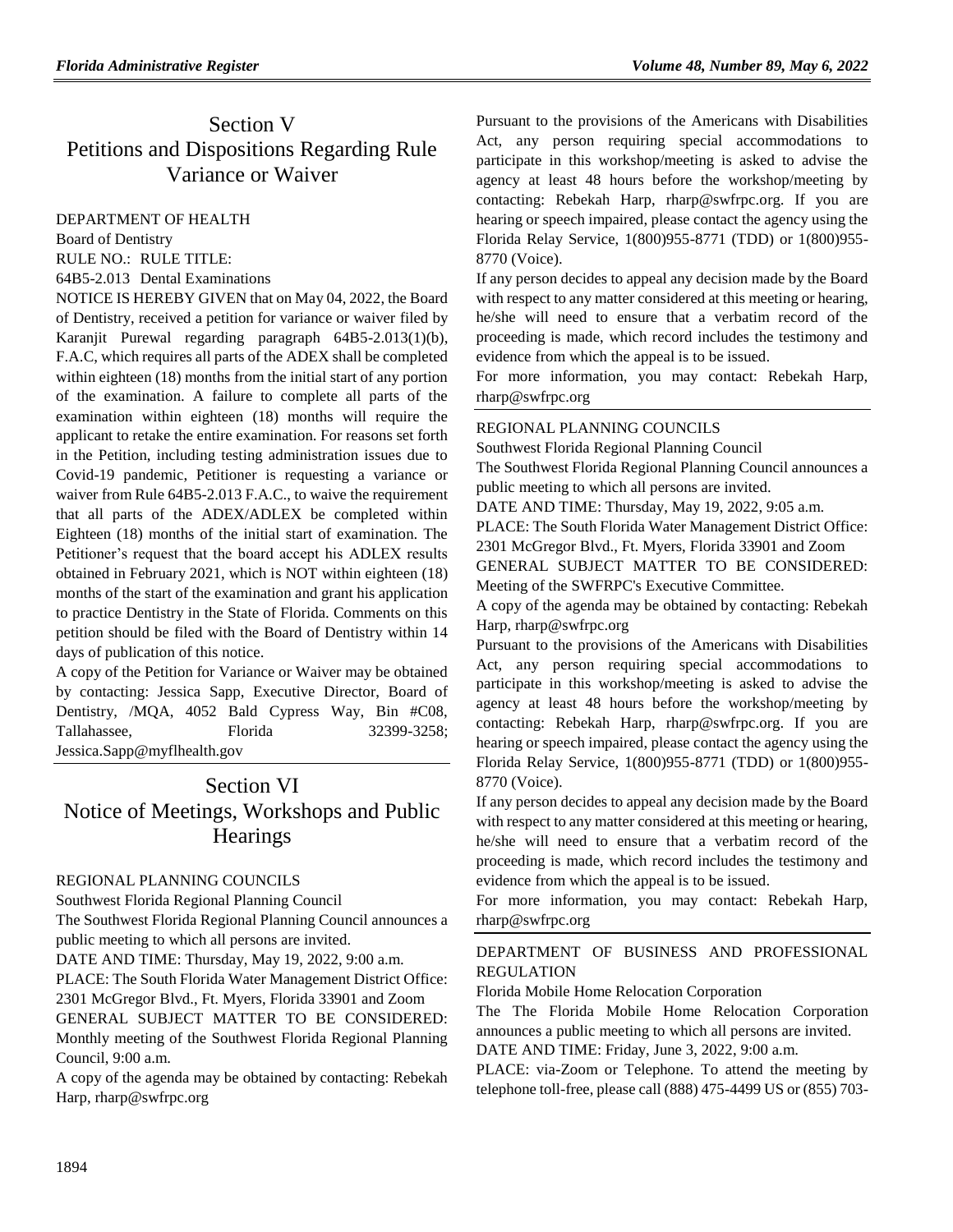8985 Canada and enter meeting ID 429 115 1196 and pass code 412913 when prompted. Or to Join Zoom Meeting

https://zoom.us/j/4291151196?pwd=YlJNUWd3Vjhwakx0VE RXdzhjM3NGQT09

GENERAL SUBJECT MATTER TO BE CONSIDERED: The Board will address official business of the Florida Mobile Home Relocation Corporation which will include, among other matters, a review of mobile homeowner applications for compensation for relocation and/or abandonment due to change in land use and such other business as may come before the Board. A schedule for future meetings will be determined.

A copy of the agenda may be obtained by contacting: Vicky Krentz at (888) 862-7010.

Pursuant to the provisions of the Americans with Disabilities Act, any person requiring special accommodations to participate in this workshop/meeting is asked to advise the agency at least 48 hours before the workshop/meeting by contacting: Vicky Krentz at (888) 862-7010. If you are hearing or speech impaired, please contact the agency using the Florida Relay Service, 1(800)955-8771 (TDD) or 1(800)955-8770 (Voice).

If any person decides to appeal any decision made by the Board with respect to any matter considered at this meeting or hearing, he/she will need to ensure that a verbatim record of the proceeding is made, which record includes the testimony and evidence from which the appeal is to be issued.

For more information, you may contact: Vicky Krentz, Executive Director, FMHRC, PO Box 7848, Clearwater, FL, 33758, (888) 862-7010.

[DEPARTMENT OF ENVIRONMENTAL PROTECTION](https://www.flrules.org/gateway/department.asp?id=62) [Office of the Secretary](https://www.flrules.org/gateway/organization.asp?id=294)

RULE NOS.:RULE TITLES:

[62S-8.001](https://www.flrules.org/gateway/ruleNo.asp?id=62S-8.001) Purpose

[62S-8.002](https://www.flrules.org/gateway/ruleNo.asp?id=62S-8.002) Definitions

[62S-8.003](https://www.flrules.org/gateway/ruleNo.asp?id=62S-8.003) Project Scoring Criteria

The Florida Department of Environmental Protection announces a workshop to which all persons are invited.

DATE AND TIME: May 26, 2022, 1:30 p.m. EDT.

PLACE: Bob Martinez Center, Room 609, 2600 Blair Stone Road, Tallahassee, Florida 32301. The Department is providing this public meeting in person at 2600 Blair Stone Road, Room 609, Tallahassee, Florida 32399, as well as virtually via Microsoft Teams. A link to attend the workshop virtually will be available on the Department's website prior to the workshop date at: https://floridadep.gov/rcp/resilient-floridaprogram/content/resilient-florida-program-rulemaking. Due to technical limitations, virtual participation is limited to 500 participants.

GENERAL SUBJECT MATTER TO BE CONSIDERED: This rule development workshop is being held to discuss and receive

input on criteria the Department intends to use to for its evaluation and scoring of projects proposed for state funding through the Statewide Flooding and Sea Level Rise Resilience Plan established by Section 380.093, F.S., including updates made since the last workshop held for this rulemaking on March 17, 2022. The Department will accept public comment on the revised draft rule language prior to this workshop as well as during the workshop and after the workshop by email to Krista.Shipley@FloridaDEP.gov. For more information and a copy of the draft rule once available, please visit: https://floridadep.gov/rcp/resilient-florida-

program/content/resilient-florida-program-rulemaking.

A copy of the agenda may be obtained by contacting: Krista Shipley, Department of Environmental Protection, 2600 Blair Stone Road, MS #235, Tallahassee, Florida 32399, (850) 245- 8378 or by e-mail at Krista.Shipley@FloridaDEP.gov, as well as by visiting: https://floridadep.gov/rcp/resilient-floridaprogram/content/resilient-florida-program-rulemaking.

Pursuant to the provisions of the Americans with Disabilities Act, any person requiring special accommodations to participate in this workshop/meeting is asked to advise the agency at least 5 days before the workshop/meeting by contacting: Krista Shipley at (850) 245-8378 or by e-mail at Krista.Shipley@FloridaDEP.gov. If you are hearing or speech impaired, please contact the agency using the Florida Relay Service, 1(800)955-8771 (TDD) or 1(800)955-8770 (Voice). For more information, you may contact: Krista Shipley at (850) 245-8378 or by e-mail at Krista.Shipley@FloridaDEP.gov.

#### [DEPARTMENT OF HEALTH](https://www.flrules.org/gateway/department.asp?id=64)

[Division of Children's Medical Services](https://www.flrules.org/gateway/organization.asp?id=333)

The State Child Abuse Death Review Meeting announces a public meeting to which all persons are invited.

DATE AND TIME: May 20, 2022, 1:00 p.m. – 5:00 p.m.

PLACE: Microsoft Meeting Link: https://teams.microsoft.com/l/meetup-

join/19%3ameeting\_ZWFlN2M1YTgtMGI5OC00ZWUwLTh kOTAtODQxMDc2MjZhMDhh%40thread.v2/0?context=%7b %22Tid%22%3a%2228cd8f80-3c44-4b27-81a0-

cd2b03a31b8d%22%2c%22Oid%22%3a%22347994ad-22fa-4850-87b1-dd0a53a66c99%22%7d

GENERAL SUBJECT MATTER TO BE CONSIDERED: To provide data analysis updates, case review status updates, review State Committee recommendations, prevention initiatives and action planning, plan and develop CADR Annual Summit, share CADR related resources and opportunity.

A copy of the agenda may be obtained by contacting: Joshua.Thomas@flhealth.gov

Pursuant to the provisions of the Americans with Disabilities Act, any person requiring special accommodations to participate in this workshop/meeting is asked to advise the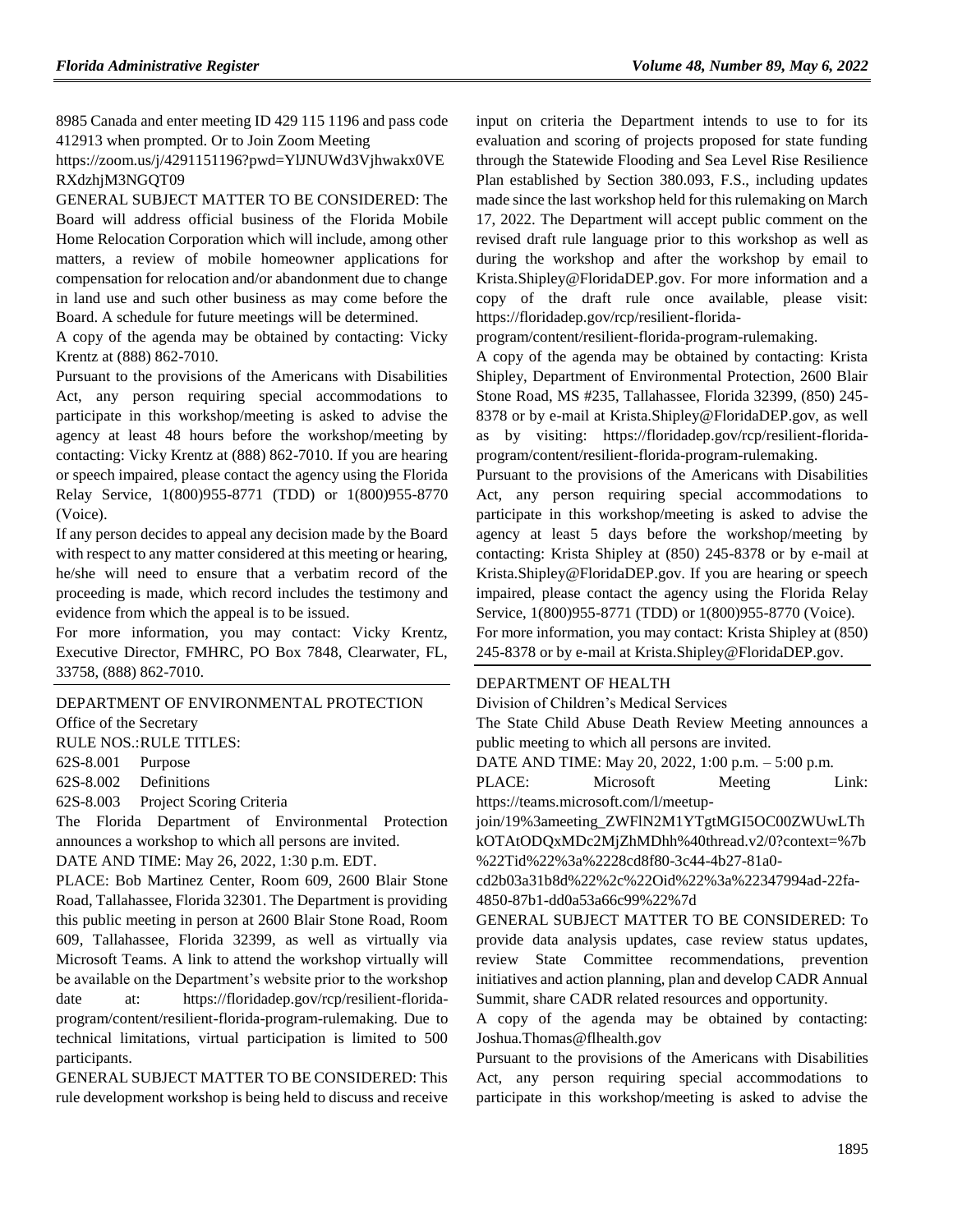agency at least 7 days before the workshop/meeting by contacting: Joshua.Thomas@flhealth.gov. If you are hearing or speech impaired, please contact the agency using the Florida Relay Service, 1(800)955-8771 (TDD) or 1(800)955-8770 (Voice).

For more information, you may contact: Joshua.Thomas@flhealth.gov

#### [DEPARTMENT OF HEALTH](https://www.flrules.org/gateway/department.asp?id=64)

[Office of Statewide Research](https://www.flrules.org/gateway/organization.asp?id=338)

The Florida Department of Health announces a telephone conference call to which all persons are invited.

DATE AND TIME: May 18, 2022, 1:30 p.m.

#### PLACE: Microsoft Teams

GENERAL SUBJECT MATTER TO BE CONSIDERED: To conduct review of new research studies involving human participants, modifications to existing studies, and continuing review of ongoing research to make sure research studies comply with regulations and the Department's ethical standards.

A copy of the agenda may be obtained by contacting: IRB@flhealth.gov

Pursuant to the provisions of the Americans with Disabilities Act, any person requiring special accommodations to participate in this workshop/meeting is asked to advise the agency at least 5 days before the workshop/meeting by contacting: IRB@flhealth.gov. If you are hearing or speech impaired, please contact the agency using the Florida Relay Service, 1(800)955-8771 (TDD) or 1(800)955-8770 (Voice). For more information, you may contact: IRB@flhealth.gov

#### [FLORIDA INDEPENDENT LIVING COUNCIL](https://www.flrules.org/gateway/organization.asp?id=616)

The Florida Independent Living Council, Inc. announces a telephone conference call to which all persons are invited. DATE AND TIME: Thursday, May 12, 2022, 10:00 a.m. until completion of agenda MEETING: FILC Youth Committee Meeting PLACE: Join Zoom Meeting https://us06web.zoom.us/j/84702348458?pwd=dy9ZS0tCdWd kckFwOExXekgzbGpadz09 Meeting ID: 847 0234 8458 Passcode: 216522 One tap mobile +13126266799,,84702348458# US (Chicago) +19292056099,,84702348458# US (New York) Dial by your location +1 312 626 6799 US (Chicago) +1 929 205 6099 US (New York) +1 301 715 8592 US (Washington DC) +1 346 248 7799 US (Houston) +1 669 900 6833 US (San Jose) +1 253 215 8782 US (Tacoma)

Meeting ID: 847 0234 8458

Find your local number:

https://us06web.zoom.us/u/k98HUoxqS

GENERAL SUBJECT MATTER TO BE CONSIDERED: Business of the Committees or Business of the Council.

Persons who want to be notified of such meetings may submit a request by contacting the Florida Independent Living Council, Inc., 1882 Capital Circle NE, Suite 202, Tallahassee, Florida 32308, (850)488-5624 or Toll Free 1(877)822-1993 or email info@floridasilc.org.

A copy of the agenda may be obtained by contacting: Florida Independent Living Council.

Pursuant to the Americans with Disabilities Act, accommodations for persons with disabilities are available upon request. If you have a disability and require a reasonable accommodation to fully participate in this event, please contact Beth Meyer, PA, ADA at beth@floridasilc.org, or 850-488- 5624 to discuss your accessibility needs. Please allow five business days' notification to process: last minute requests will be accepted, but may not be possible to fulfill.

#### [FLORIDA LEAGUE OF CITIES](https://www.flrules.org/gateway/organization.asp?id=670)

The Sunshine State Governmental Financing Commission (SSGFC) announces a public meeting to which all persons are invited.

DATE AND TIME: Monday, June 27, 2022, 3:30 p.m.

PLACE: Rosen Shingle Creek, Room: St. John 32, 9939 Universal Blvd., Orlando, FL 32819, (866) 996-9939

GENERAL SUBJECT MATTER TO BE CONSIDERED: Sunshine State Governmental Financing Commission Annual Membership Meeting and Board of Directors Meeting conducted through the use of communications media technology, as authorized by Section 163.01(18), Florida Statutes. Persons interested in attending may do so in person at Rosen Shingle Creek, Room: St. John 32, 9939 Universal Blvd., Orlando, FL, 32819, (866) 996-9939, where a communications media technology facility will be located.

A copy of the agenda may be obtained by contacting: ssgfc@flcities.com or (850)222-9684.

Pursuant to the provisions of the Americans with Disabilities Act, any person requiring special accommodations to participate in this workshop/meeting is asked to advise the agency at least 7 days before the workshop/meeting by contacting: ssgfc@flcities.com or (850)222-9684. If you are hearing or speech impaired, please contact the agency using the Florida Relay Service, 1(800)955-8771 (TDD) or 1(800)955- 8770 (Voice).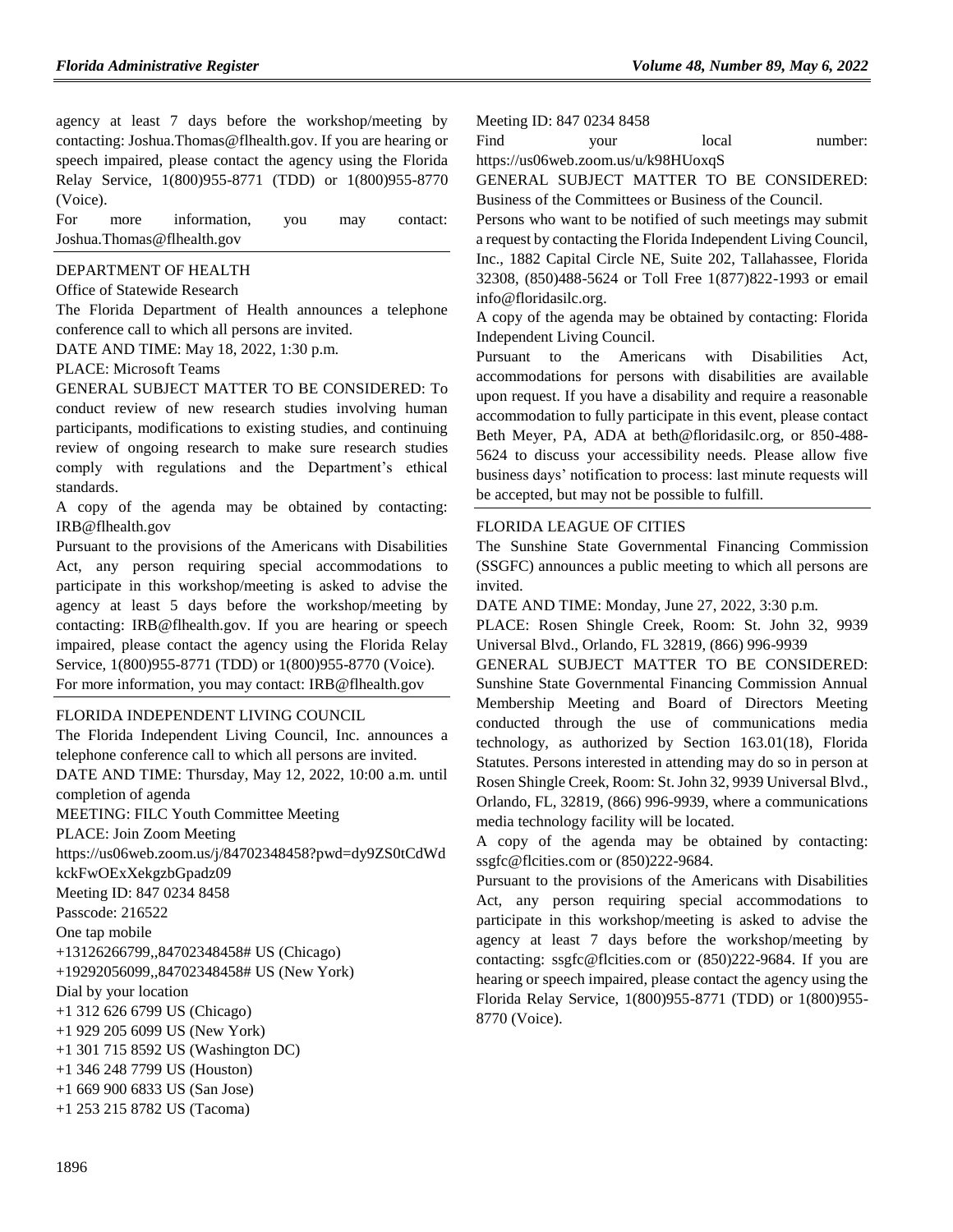If any person decides to appeal any decision made by the Board with respect to any matter considered at this meeting or hearing, he/she will need to ensure that a verbatim record of the proceeding is made, which record includes the testimony and evidence from which the appeal is to be issued.

For more information, you may contact: ssgfc@flcities.com or (850)222-9684.

[PANHANDLE PUBLIC LIBRARY COOPERATIVE](https://www.flrules.org/gateway/organization.asp?id=1317)  **[SYSTEM](https://www.flrules.org/gateway/organization.asp?id=1317)** 

The Panhandle Public Library Cooperative System (PPLCS) announces a public meeting to which all persons are invited. DATE AND TIME: May 18, 2022, 10:00 a.m.

PLACE: the PPLCS office located at 2862 Madison St., Ste. #1, Marianna, FL 32448

GENERAL SUBJECT MATTER TO BE CONSIDERED: Regular board meeting material.

A copy of the agenda may be obtained by contacting: Cynthia at cdelahunt@pplcs.net or 850.482.9296.

Pursuant to the provisions of the Americans with Disabilities Act, any person requiring special accommodations to participate in this workshop/meeting is asked to advise the agency at least 3 days before the workshop/meeting by contacting: Cynthia at cdelahunt@pplcs.net or 850.482.9296. If you are hearing or speech impaired, please contact the agency using the Florida Relay Service, 1(800)955-8771 (TDD) or 1(800)955-8770 (Voice).

If any person decides to appeal any decision made by the Board with respect to any matter considered at this meeting or hearing, he/she will need to ensure that a verbatim record of the proceeding is made, which record includes the testimony and evidence from which the appeal is to be issued.

For more information, you may contact: Cynthia at cdelahunt@pplcs.net or 850.482.9296.

# Section VII Notice of Petitions and Dispositions Regarding Declaratory Statements

## NONE

# Section VIII Notice of Petitions and Dispositions Regarding the Validity of Rules

Notice of Petition for Administrative Determination has been filed with the Division of Administrative Hearings on the following rules:

#### NONE

Notice of Disposition of Petition for Administrative Determination has been filed with the Division of Administrative Hearings on the following rules:

### NONE

## Section IX

Notice of Petitions and Dispositions Regarding Non-rule Policy Challenges

## NONE

Section X Announcements and Objection Reports of the Joint Administrative Procedures **Committee** 

## NONE

# Section XI Notices Regarding Bids, Proposals and Purchasing

[FISH AND WILDLIFE CONSERVATION COMMISSION](https://www.flrules.org/gateway/department.asp?id=68) BABCOCK RANCH (DEEP FREEZE SOUTH) BID NO: FWC 21/22-93C

#### TITLE: BABCOCK RANCH (DEEP FREEZE SOUTH)

The Florida Fish and Wildlife Conservation Commission is seeking competitive pricing for the construction of Deep Freeze South hunt camp and all associated site and utility work, IN CHARLOTTE COUNTY, in accordance with the contract documents and Chapter 255 of the Florida Statutes. To review the bid details:

Visit<https://vendor.myfloridamarketplace.com/>

- Select Search Advertisements.
- Enter FWC 21/22-93C into the Agency Advertisement Number box.
- Click the Search button.
- Select the solicitation to view the advertisement details.
- Download files made available in the advertisement details page.

NOTE: The MyFloridaMarketPlace Vendor Information Portal (link provided above) is the posting location for all new and changing information regarding this solicitation. Interested bidders should continue to monitor this site for the entirety of the solicitation process.

Direct all questions to the Procurement Manager: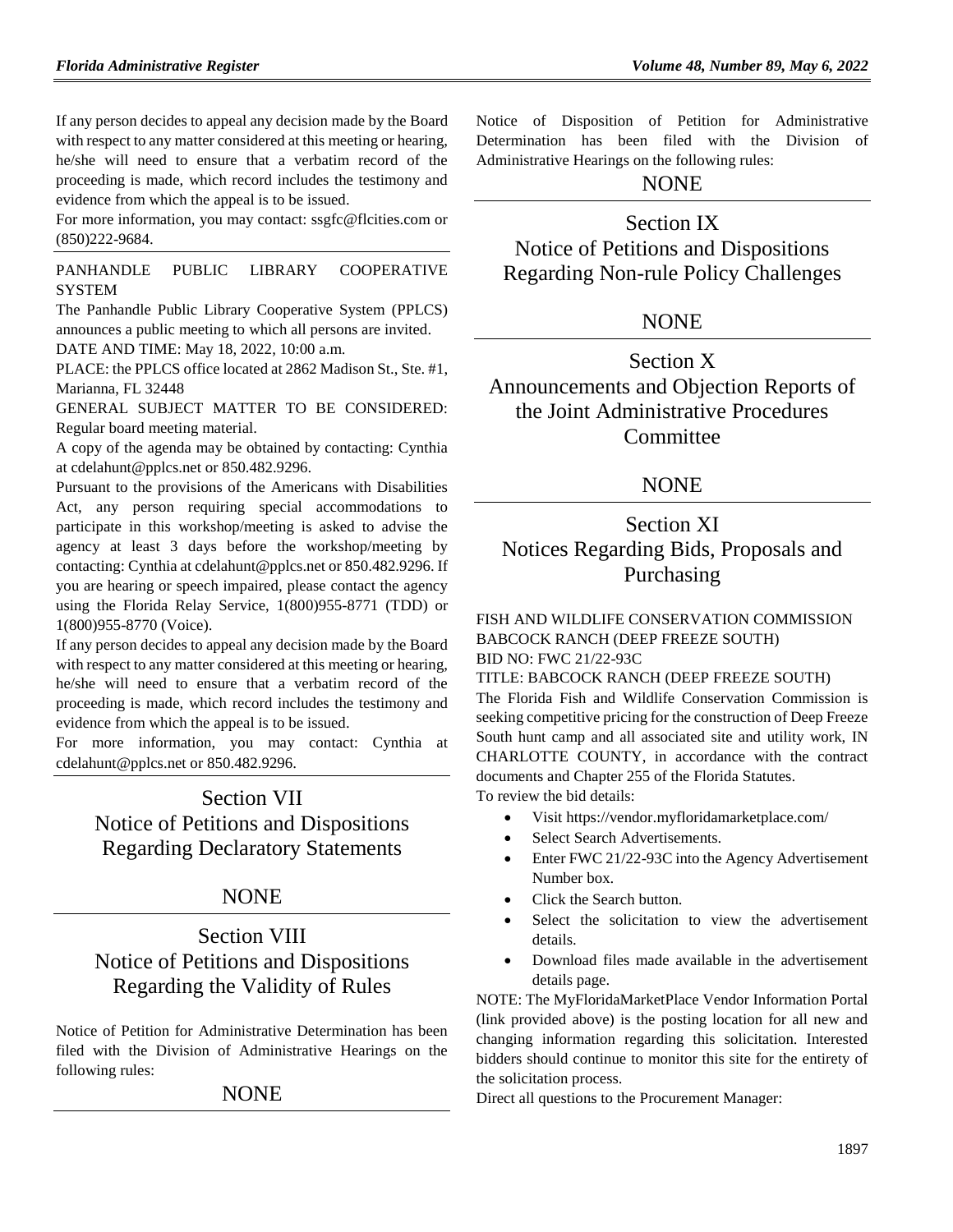Alyssa DeLong

Florida Fish & Wildlife Conservation Commission 1875 Orange Avenue East, Tallahassee, FL 32311–6160 [Alyssa.DeLong@myfwc.com](mailto:Alyssa.DeLong@myfwc.com) Phone: (850)717-8720

[PASCO COUNTY BOARD OF COUNTY](https://www.flrules.org/gateway/organization.asp?id=1352)  [COMMISSIONERS](https://www.flrules.org/gateway/organization.asp?id=1352) IFB-RH-22-142 IFB-RH-22-142 EAST PASCO TRANSFER STATION TIPPING FLOOR REPLACEMENT; 06/28/2022 01:00 p.m.; [WWW.BIDNETDIRECT.COM](http://www.bidnetdirect.com/)

# Section XII Miscellaneous

#### **[DEPARTMENT OF STATE](https://www.flrules.org/gateway/department.asp?id=1)**

Index of Administrative Rules Filed with the Secretary of State Pursuant to subparagraph  $120.55(1)(b)6. - 7$ ., F.S., the below list of rules were filed in the Office of the Secretary of State between 3:00 p.m., Friday, April 29, 2022 and 3:00 p.m., Thursday, May 5, 2022.

| Rule No.    | <b>File Date</b> | <b>Effective</b><br><b>Date</b> |
|-------------|------------------|---------------------------------|
| 5K-10.006   | 5/2/2022         | 5/22/2022                       |
| 12-24.001   | 5/3/2022         | 5/23/2022                       |
| 12-24.003   | 5/3/2022         | 5/23/2022                       |
| 12-29.001   | 5/3/2022         | 5/23/2022                       |
| 12-29.002   | 5/3/2022         | 5/23/2022                       |
| 12-29.003   | 5/3/2022         | 5/23/2022                       |
| 12-29.004   | 5/3/2022         | 5/23/2022                       |
| 12-29.005   | 5/3/2022         | 5/23/2022                       |
| 12A-13.007  | 5/3/2022         | 5/23/2022                       |
| 12A-13.0075 | 5/3/2022         | 5/23/2022                       |
| 12A-16.002  | 5/3/2022         | 5/23/2022                       |
| 12A-16.004  | 5/3/2022         | 5/23/2022                       |
| 12A-16.005  | 5/3/2022         | 5/23/2022                       |
| 12A-16.006  | 5/3/2022         | 5/23/2022                       |
| 12A-16.008  | 5/3/2022         | 5/23/2022                       |
| 12A-19.100  | 5/3/2022         | 5/23/2022                       |

| 12B-4.052    | 5/3/2022  | 5/23/2022 |
|--------------|-----------|-----------|
| 12B-5.150    | 5/3/2022  | 5/23/2022 |
| 12B-5.600    | 5/3/2022  | 5/23/2022 |
| 12B-7.008    | 5/3/2022  | 5/23/2022 |
| 12B-8.003    | 5/3/2022  | 5/23/2022 |
| 12C-1.051    | 5/3/2022  | 5/23/2022 |
| 53ER22-22    | 5/5/2022  | 5/25/2022 |
| 64B4-7.007   | 5/2/2022  | 4/1/2023  |
| 64B15-14.007 | 4/29/2022 | 5/19/2022 |
| 65D-30.0142  | 4/29/2022 | 5/19/2022 |
|              |           |           |

**LIST OF RULES AWAITING LEGISLATIVE APPROVAL SECTIONS 120.541(3), 373.139(7) AND/OR 373.1391(6), FLORIDA STATUTES**

| Rule No.      | <b>File Date</b> | <b>Effective</b><br>Date |
|---------------|------------------|--------------------------|
|               |                  |                          |
| 5K-4.020      | 12/10/2021       | **/**/****               |
| 5K-4.035      | 12/10/2021       | **/**/****               |
| 5K-4.045      | 12/10/2021       | **/**/****               |
| 60FF1-5.009   | 7/21/2016        | **/**/****               |
| $60P-1.003$   | 12/8/2021        | **/**/****               |
| 60P2.002      | 11/5/2019        | **/**/****               |
| $60P - 2.003$ | 11/5/2019        | **/**/****               |
| 62-600.405    | 11/16/2021       | **/**/****               |
| 62-600.705    | 11/16/2021       | **/**/****               |
| 62-600.720    | 11/16/2021       | **/**/****               |
| 64B8-10.003   | 12/9/2015        | **/**/****               |
| 65C-9.004     | 3/31/2022        | **/**/****               |
| 69L-7.020     | 10/22/2021       | **/**/****               |